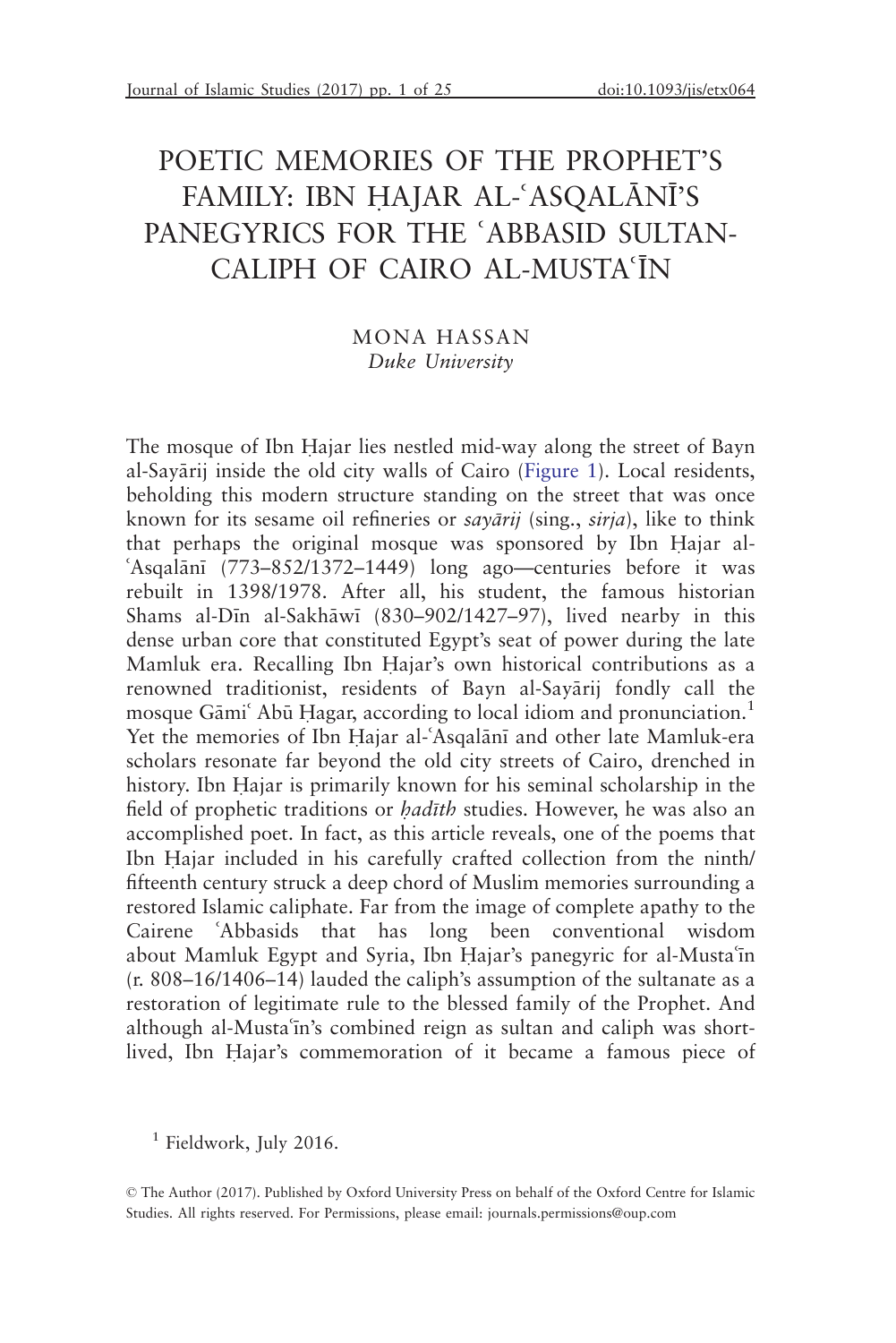<span id="page-1-0"></span>

Figure 1: 'Shāri' Bayn al-Sayārij'. Cairo, Egypt. Photographs © Mona Hassan.

cultural lore down through the last years of the Mamluk Sultanate and past the Ottoman conquest of Egypt.

## IBN HAJAR, THE POET

On 22 Sha'bān 773 / 29 February 1372, Ibn Ḥajar was born in the oldest parts of Cairo that predated the Fatimids, otherwise known as Misr al-'atīqa,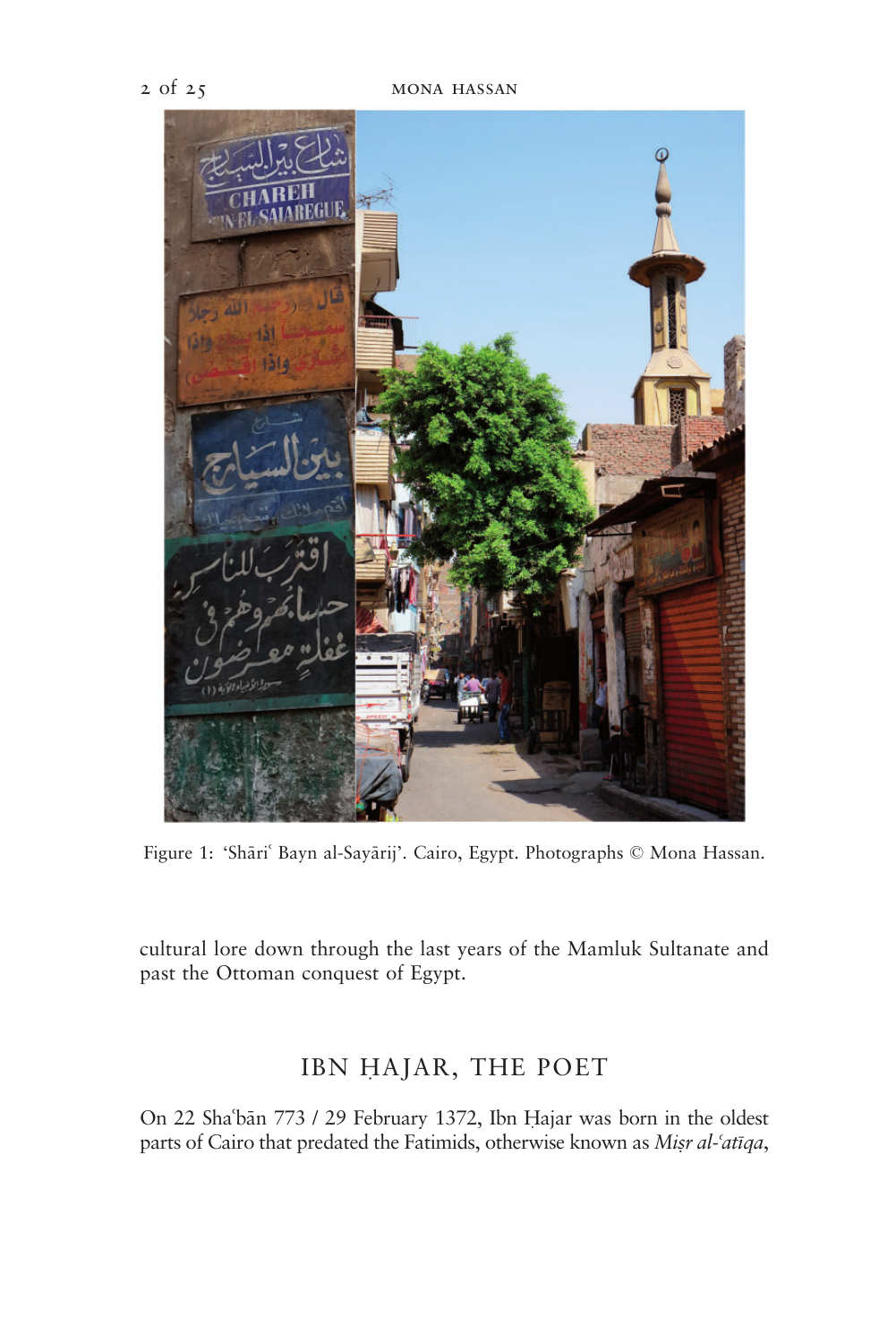as al-Sakhāwī refers to it in his biography of his teacher. Ibn Hajar, who was called by his first name AAmad during his childhood, was raised there as an orphan, after his father Nūr al-Dīn 'Alī passed away in his late fifties on 13 Rajab 777/ 8 December 1375. Young AAmad had not yet reached his fourth birthday, and he had already lost his mother Nijar bint Fakhr al-Din Abī Bakr al-Ziftāwī beforehand. Later on, the little he was able personally to remember of his father was him saying: 'The  $kunv\bar{a}$  of my son Ahmad is Abū l-Fadl.' Nūr al-Dīn 'Alī had been a minor judge who had studied both law and literature and composed excellent poetry of his own. He was the author of multiple *diwans* and even hosted the famous poet Ibn Nubata (d. 768/ 1366) in one of his nearby houses for a spell. Ibn Nubata, moreover, noted down and appreciated his poetry. Nūr al-Dīn 'Alī had also given his son Ahmad the *kunvā* Abū l-Fadl in emulation of the Judge of Makka during the time that they visited the holy city together. AAmad had been born following the death of another, older son who had been studying Islamic jurisprudence, and Shaykh Yahyā al-Sanāfīrī (d. 772/1371) had consoled the bereaved Nūr al-Din 'Ali that God would bless him with another boy who would grow up to be a scholar. Accordingly, before his own death, Nūr al-Dīn 'Alī selected guardians, one a wealthy merchant and the other a jurist, who would ensure a good literary and scholarly education for his offspring.<sup>2</sup>

Ibn Hajar began his schooling at a *kuttāb* around the age of five and completed his memorization of the Qur'an by the age of nine; he also memorized introductory educational texts and listened in on the lessons of scholars. His sister, Sitt al-Rakb (770–98/1369–96), who had been seven when their father died, doted on him like a mother, even though

<sup>2</sup> Shihāb al-Dīn Ahmad b. 'Alī b. Muhammad Ibn Hajar al-'Asqalānī, Raf<sup>e</sup> alisr 'an qudāt Misr (ed. 'Alī Muhammad 'Umar; Cairo: Maktabat al-Khānjī, 1998), 62; id., *Inbā<sup>,</sup> al-ghumr fī abnā<sup>,</sup> al-umr bi-l-tārīkh* (Beirut: Dār al-Kutub al-'Ilmiyya, repr. 1986 [Hyderabad, 1967-76]), i. 174-5; id., al-Durar alkāmina fī a'yān al-mi'a al-thāmina (Beirut: Dār al-Jīl, repr. 1978 [1931]) iii. 117, iv. 431–2; Shams al-Dīn Muhammad b. 'Abd al-Rahmān al-Sakhāwī, al-Jawāhir wa-l-durar fī tarjamat Shaykh al-Islām Ibn Hajar (ed. Ibrāhīm ʿAbd al-Majīd; Beirut: Dār Ibn Hazm, 1999), i. 101-22; id., al-Daw' al-lāmi<sup>c</sup> li-ahl al-qarn altāsi<sup>c</sup> (Beirut: Dār Maktabat al-Hayāh, repr. 1966 [Cairo 1934–6]), ii. 36. Ibn Hajar's maternal uncle Salāh al-Dīn Ahmad al-Ziftāwī was an affluent Kārimī merchant, while Ibn Hajar also studied in 793 AH with another Ziftāwī by the name of Salāh al-Dīn Abū 'Alī Muhammad b. Muhammad (d. 794 AH); see al-Sakhāwī, al-Jawāhir wa-l-durar, i. 116, 125. In their 1986 edition, Hāmid Abd al-Majīd and Tāhā al-Zaynī affirm the name of Ibn Hajar's mother as Nijār (and neither Tijār nor Tujjār) based on the manuscripts and meaning; al-Sakhāwī, al-Jawāhir wa-l-durar fī tarjamat Shaykh al-Islām Ibn Hajar (eds. Hāmid 'Abd al-Majīd and Tāhā al-Zaynī; Cairo: Wizārat al-Awqāf, 1986), i. 59–60.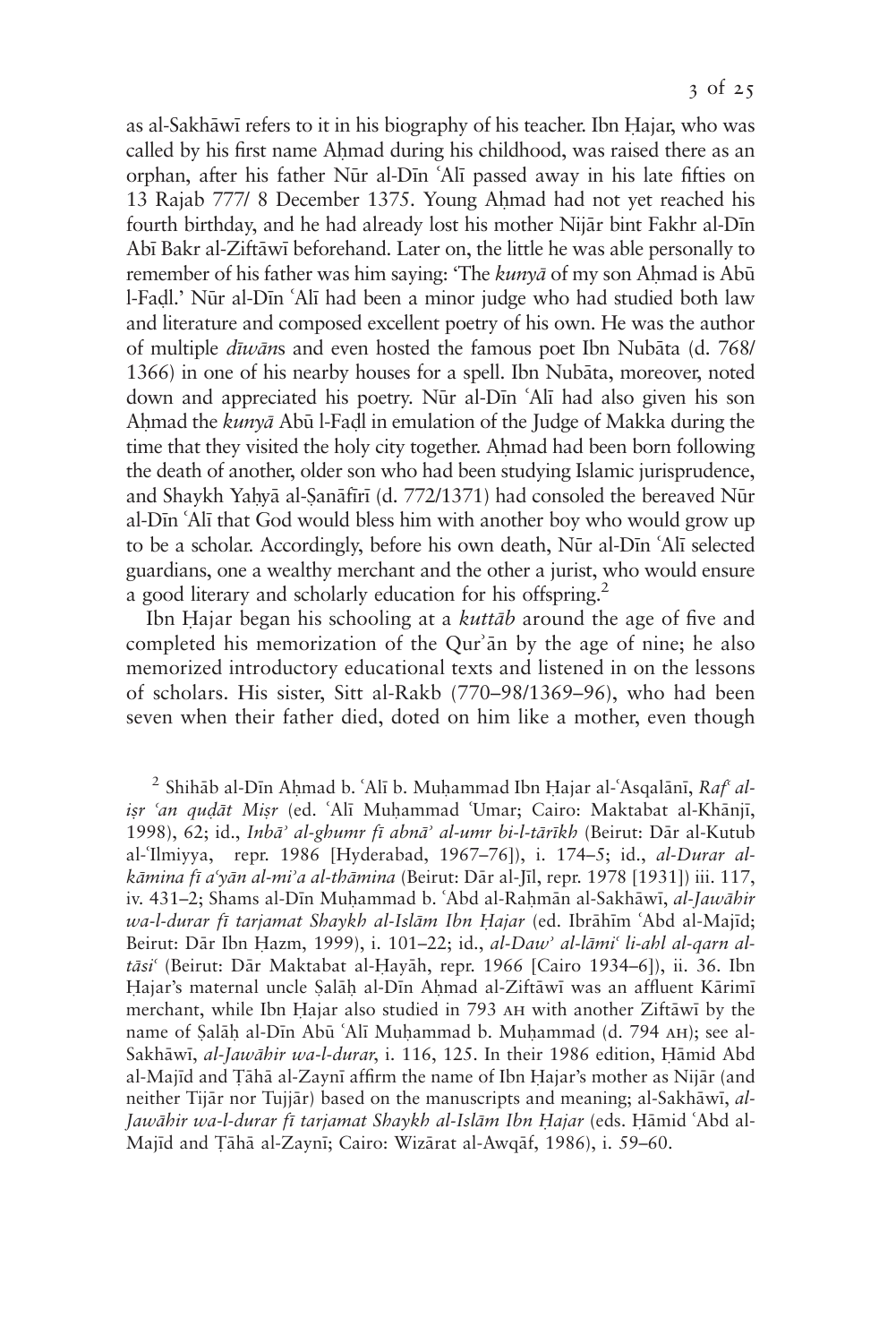she was only a few years older. She too received a good education at the hands of their guardians as well as multiple  $ij\bar{a}z$  procured by her father; Ibn Eajar himself later commended her intellect, character, and abilities highly.<sup>3</sup> She married among the prosperous Kharrubi mercantile elite apparently a relative of their guardian, Zakī al-Dīn Abū Bakr b. Nūr al-Din 'Ali al-Kharrūbi, who was the head of a prominent family of Kārimī merchants in the profitable Red Sea trade. When Ibn Hajar was twelve, it was Zakī al-Dīn al-Kharrūbī who took the boy to Makka and (belatedly by Mamluk standards) arranged for him to lead the  $\text{tar} \bar{\text{curl}}$  prayers in the holy sanctuary as a young memorizer of the Qur'an. After al-Kharrūbī's death in 787/1385, Ibn Hajar continued his education and adhered to his other scholarly guardian Shaykh Shams al-Din Muhammad b. 'Alī Ibn al-Qaṭṭān (737–813/1337–1411), learning from him jurisprudence, Arabic, and mathematics, among other subjects. He became interested in history and the backgrounds of narrators of the prophetic tradition, and in 792/1390 Ibn Eajar pursued the literary arts and began composing poetry of his own, especially in praise of the Prophet. Then, in Ramadān 796/July 1394, Ibn Hajar met the preeminent traditionist al-Hāfiz Zayn al-Dīn al-'Irāqī (725–806/1325– 1403), who kindled the twenty-three-year old's abiding interest in *hadith* studies and afforded him a decade-long tutelage.<sup>4</sup>

Toward the beginning of the ninth/fifteenth century, Ibn Eajar married well (with the involvement of his guardian Ibn al-Qattān) in Sha'bān 798/May 1396 and moved at the age of twenty-five from his father's house along the Nile in Old Cairo to the former residence of a Mamluk deputy-sultan along the Cairene lane of Baha' al-Din.<sup>5</sup> Ibn Hajar's new abode used to belong to the deputy-sultan Sayf al-Din Mengu-Timur al-Husāmī, whose fortunes had risen dramatically with those of his Mamluk superior and eventual ruler al-Malik al-Mansūr Husām al-Dīn Lājīn in the seventh/thirteenth century. Mengu-Tīmūr also built next to his home a college, known as al-Madrasa al-Mankūtīmūriyya that was completed in Safar 698/November 1298. Within a month, however, Mengu-Timur was assassinated in a coup, shortly after the death of the

<sup>3</sup> al-Sakhāwī, *al-Jawāhir wa-l-durar*, i. 114–16.<br><sup>4</sup> Ibn Hajar al-ʿAsqalānī, Raf<sup>k</sup> al-isr, 62–4; al-Sakhāwī, al-Jawāhir wa-l-durar, i. 121–8; id., al-Daw' al-lāmi', ii. 36–7, viii. 217, ix. 9 10; Ahmad b. 'Alī al-Maqrīzī, Durar al-'uqūd al-farīda (ed. Mahmūd al-Jalīlī; Beirut: Dār al-Gharb al-Islāmī, 2002), i. 194; Muhammad Ibn Fahd al-Makkī, Lahz al-alhāz bi-dhayl Tabaqāt al-*buffāz* (Damascus: Matba<sup>6</sup>at al-Tawfiq, 1347 [1928]), 326–9.<br><sup>5</sup> al-Sakhāwī, *al-Jawābir wa-l-durar*, i. 104, iii. 1207–8.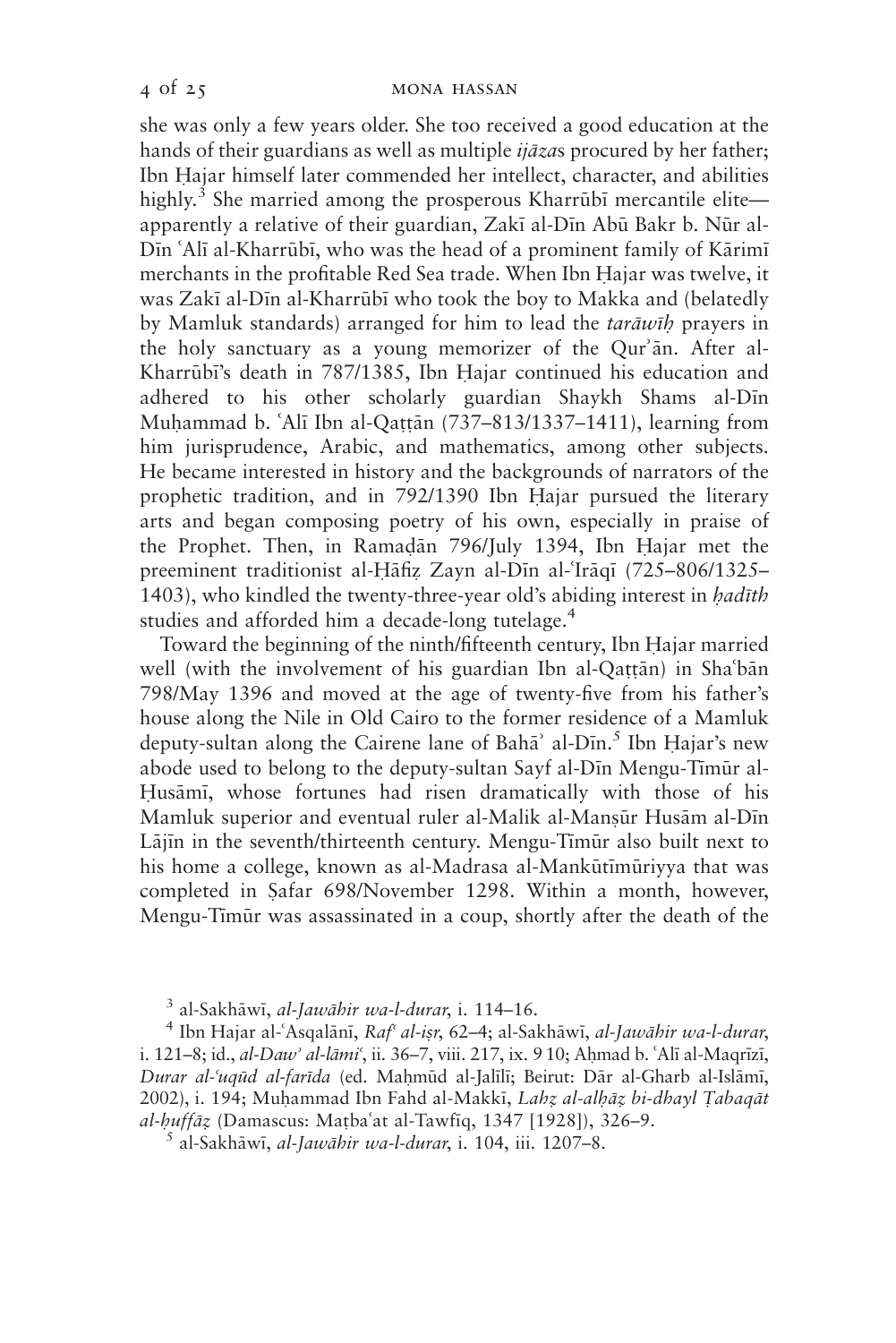sultan Lajin.<sup>6</sup> But his grand dwelling stayed in the family, and when Ibn Hajar married the great-great-granddaughter of Mengu-Timur, Uns Khātūn (ca. 780–867/ca. 1378–1462), it became their marital home.<sup>7</sup> Additionally, Ibn Eajar assumed responsibility for al-Madrasa al-Mankūtīmūriyya next door and began giving lectures there in Jumādā al-Thānī 812/October 1409. Among the multiple anecdotes discussing Ibn Eajar's activities inside the college, we know that one scribe by the name of 'Ali b. Muhammad al-Qayyim read back a manuscript copy of Ibn Eajar's own compilation of poetry to him for approval there in the year  $838/1434-5$ .<sup>8</sup> Similarly, Ibn Hajar dictated his important work Lisān al-mizān inside al-Madrasa al-Mankūtīmūriyya in the mid-to-late 840s/  $1440s<sup>9</sup>$  And as Ibn Hajar's fame and eminence grew substantially, the college was no longer attributed to Mengu-Timur. It eventually became known as Madrasat Ibn Hajar—as Nūr al-Dīn 'Alī al-Sakhāwī attests in 889/1484, a few decades after Ibn Hajar's death.<sup>10</sup> With even greater passage of time, the remains became known as Gāmi<sup>6</sup> Abū Hagar. The residents of Bayn al-Sayārij Street were right; Ibn Hajar had been intimately associated with their mosque during his lifetime—only in his

 $6$  Taqī al-Dīn Ahmad b. 'Alī b. 'Abd al-Qādir al-Maqrīzī, al-Mawā'iz wa-li'tibar fī dhikr al-khitat wa-l-āthār (ed. Ayman Fu'ād Sayyid; London: al-Furqān Islamic Heritage Foundation, 2003), iv. 552–6; Ibn Taghrībirdī, Mawrid al-lațāfa fī man waliya al-saltana wa-l-khilāfa (ed. Nabīl Muhammad 'Abd al-'Azīz Ahmad; Cairo: Mațba'at Dār al-Kutub al-Mișriyya, 1997), ii. 52–4. Lājīn and Mengu-Timūr were assassinated in Rabī<sup>'</sup> al-Awwal 698 / December 1298.<br><sup>7</sup> al-Sakhāwī, *al-Jawāhir wa-l-durar*, i. 104, iii. 1207–8. Ibn Hajar's guardian

Ibn Qattān helped arrange this advantageous marriage to the daughter of the Army Inspector (*nāzir al-jaysh*) al-Qādī Karīm al-Dīn ʿAbd al-Karīm b. Ahmad al-Lakhmī (d. 807 AH) and Mengu-Tīmūr's great-grandaughter Sārah bint Nāșir al-Din Muhammad b. Uns bint Mengu-Timūr  $(d, 821 \text{ AH})$ . For more on their living arrangements and marriage, see Yossef Rapoport, 'Ibn Haar al-'Asqalānī, His Wife, Her Slave-Girl: Romantic Triangles and Polygamy in 15th Century Cairo', Annales Islamologiques, 47 (2013): 331–6, at 342–4.<br><sup>8</sup> Ibn Hajar al-ʿAsqalānī, *Dīwān* (ed. Firdaws Nūr ʿAlī Ḥusayn; Cairo: al-Faḍīa,

2000), 78.<br><sup>9</sup> Ibn Hajar al-ʿAsqalānī, *Lisān al-mizān* (ed. ʿAbd al-Fattāh Abū Ghudda;

Beirut: Dār al-Bashā'ir al-Islamiyya, 2002), i. 128.<br><sup>10</sup> Abū l-Hasan Nūr al-Dīn ʿAlī b. Ahmad b. ʿUmar al-Sakhāwī, *Tuhfat al-ahbāb* 

wa-bughyat al-tullāb fī-l-khitat wa-l-mazārāt wa-l-tarājim wa-l-biqā<sup>s</sup> al-mubārakāt (eds. Mahmūd Rabī' and Hasan Qāsim; Cairo: Maktabat al-'Ulūm wa-l-Ādāb, 1937), 74–5; Khayr al-Dīn al-Ziriklī, al-A'lām: Qāmūs Tarājim li-ashhar al-rijāl wa-l-nisā<sup>,</sup> min al-'arab wa-l-musta'ribīn wa-l-mustashriqīn (Beirut: Dār al-'Ilm li-l-Malāyīn, 7th edn., 1986), iv. 258.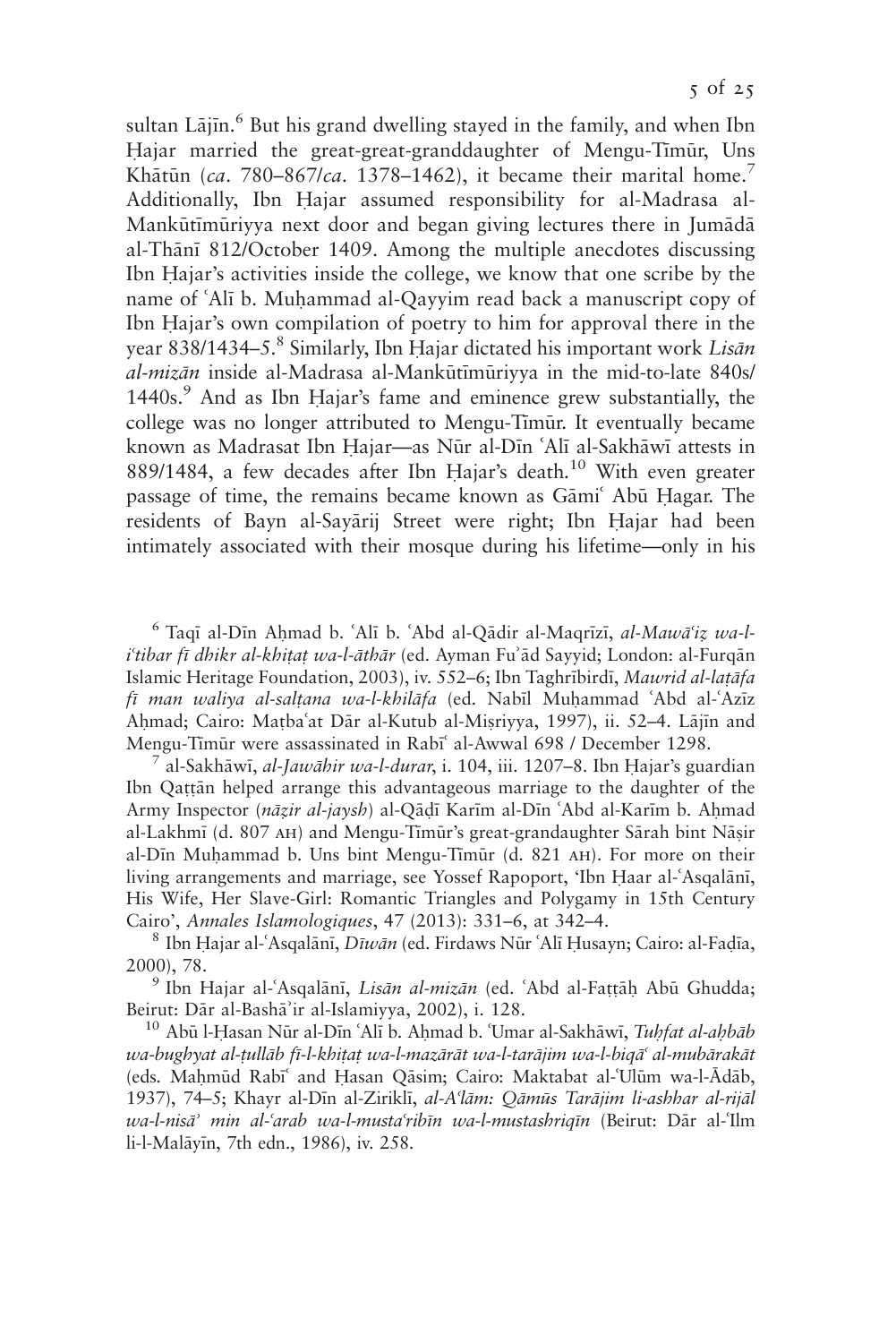

Figure 2: 'Masjid Shaykh al-Islām Aḥmad Ibn Ḥajar al-ʿAsqalānī'. Cairo, Egypt. Photographs © Mona Hassan.

day it was part of a series of buildings encompassing a college, a mosque, and his residence $^{11}$  (Figure 2).

<sup>11</sup> al-Sakhāwī also mentions the adjacent *masjid* in his al-Daw' al-lāmi', vii. 31.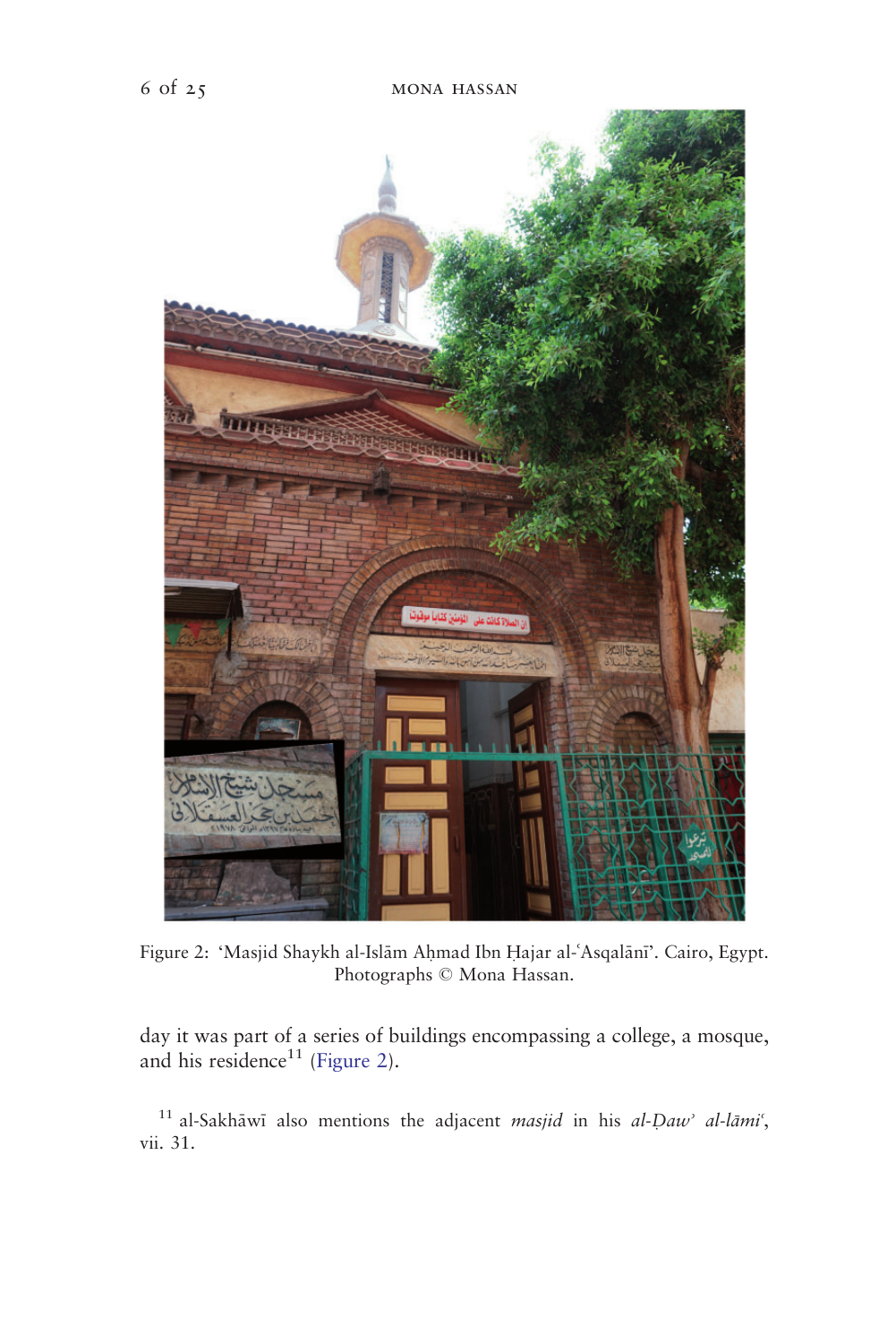Moreover, the street itself, where Ibn Eajar lived from his midtwenties until his death in his late seventies, reflects a microhistory of Egypt. In the Fatimid era, it was named after the military contingents stationed there, originally outside Bab al-Futūh: al-Rayhāniyya and al-Wazīriyya.<sup>12</sup> With the end of the Fatimid caliphate and beginning of the Ayyubid dynasty under Saladin, the caliph's former chamberlain al-Amir Bahā' al-Dīn Qarāqūsh b. 'Abdillāh al-Asadī moved there and lent the avenue his name. This *amīr* is the same figure who built the citadel for Saladin and extended the city walls of Cairo in the sixth/twelfth century—and who has been on the receiving end of popular Egyptian jokes and uncomplimentary metaphors ever since the Ayyubid era.<sup>13</sup> Thankfully, the lane came to be known as Baha<sup>3</sup> al-D<sub>I</sub>n after the respectful honorific of its high-ranking resident—and not  $a r \bar{a}'$  ish in apocryphal disparagement of his judgment. In the early Mamluk Sultanate, this prestigious Baha<sup>3</sup> al-Din Lane boasted the residence and madrasa of the deputy sultan Mengu-Timūr.<sup>14</sup> And by the late Mamluk era, it vaunted buildings associated with the eminent jurist Siraj al-Din al-Bulg $\overline{a}$  (724–805/1324–1403) and his scholastic family (including their madrasa and mausoleum) as well as Ibn Hajar al-'Asqalānī (namely his home, adjacent mosque, and madrasa), along with other important sites.<sup>15</sup> But by the late nineteenth century, Egypt's political and intellectual elites had moved off the street to more economically prosperous neighborhoods outside the historic city walls, and the madrasa was crumbling.<sup>16</sup> The street's grand sheen had worn off, and it had become populated with local refineries producing oil from sesame seeds. By the 1940s, only one smallscale refinery remained, now also shuttered, although the street continues to retain its nominal affiliation with the production of sesame oil.<sup>17</sup>

Around the time Ibn Hajar moved to Baha<sup>3</sup> al-Din Lane, now known as Bayn al-Sayarij Street, he was still occupied with composing poetry. In fact, most of the poems that Ibn Eajar deemed as the best among his

- <sup>12</sup> al-Maqrīzī, *al-Mawā'iz wa-l-i'tibar*, iii. 3–6.<br><sup>13</sup> Ibid; also see, for example, the discussion in M. Soberhnheim, 'Karāķūsh' in EI<sup>2</sup><br><sup>14</sup> al-Magrīzī, *al-Mawā'iz wa li'tibar in 552.*
- 
- 

<sup>14</sup> al-Maqrīzī, *al-Mawāʻiz wa-l-iʻtibar*, iv. 552–6<br><sup>15</sup> al-Sakhāwī, *Tuhfat al-ahbāb*, 71–5.<br><sup>16</sup> ʿAlī Mubārak, *al-Khitat al-tawfīqiyya al-jadīda li-Misr al-Qāhira wa*mudunihā wa-bilādihā al-qadīma wa-l-shahīra (Cairo: al-Matbaʿa al-Kubrā al-<sup>2</sup>m;riyya, 1886–88), vi. 15–16. <sup>17</sup> Fieldwork, July 2016.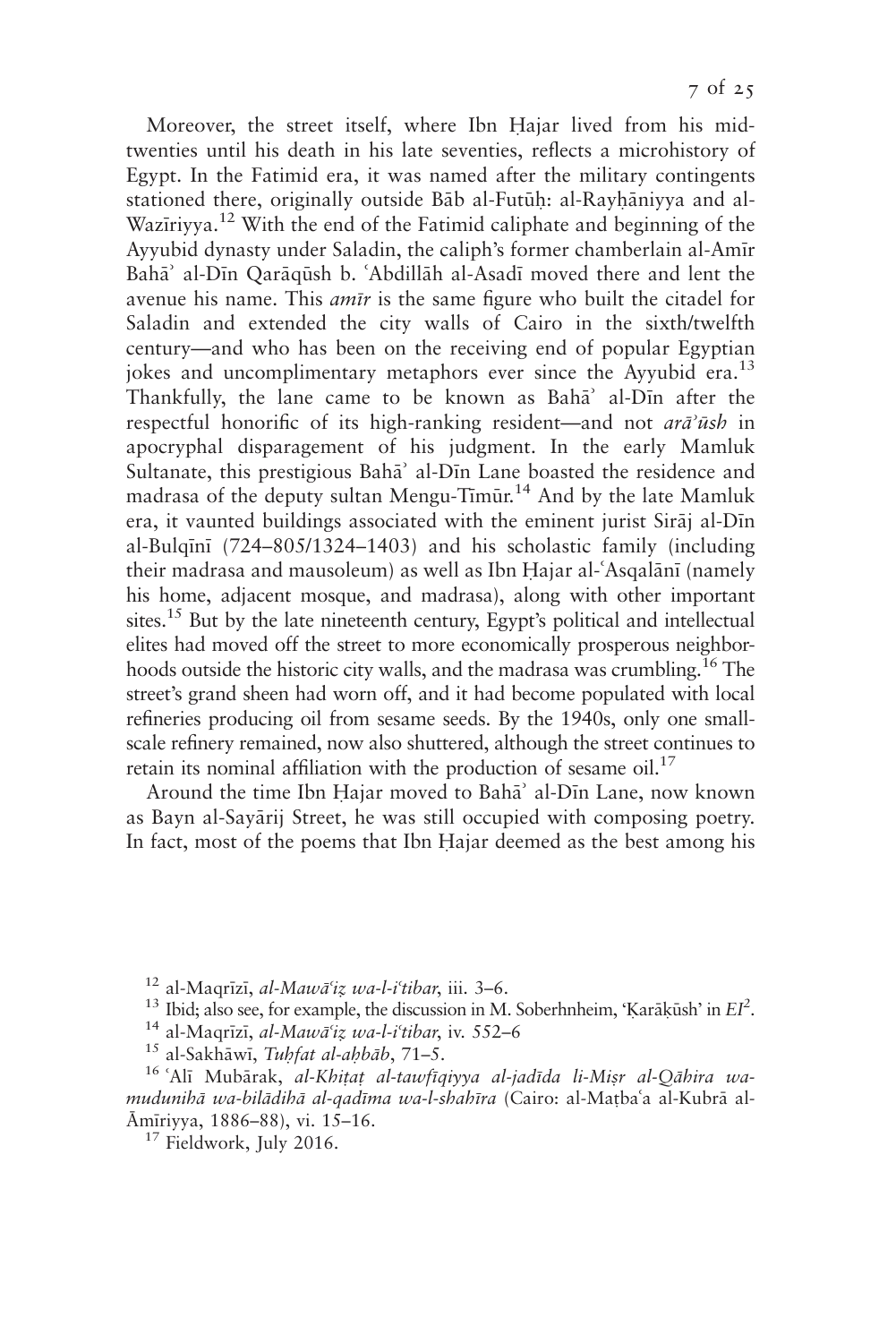corpus were written before the turn of the century,<sup>18</sup> even as he continued to generate new compositions. In writing the biography of his teacher, al-Sakhāwī notes how Ibn Hajar used to recite his poetry from the pulpits and at special occasions to the immense literary appreciation of his contemporaries.<sup>19</sup> Taqī al-Dīn al-Maqrīzī (766–845/1365–1442), for one, extols Ibn Hajar's poetry as sweeter than pure water and more amazing than magic yet still licit, and Ibn Fahd al-Makki (787–871/ 1385–1466) describes Ibn Eajar's poetry as more elegant than a spring breeze.<sup>20</sup> Among the generation that followed, Jala al-D<sub>I</sub>n al-Suyuti (849–911/1445–1505) referred to Ibn Eajar as one of the era's seven shooting stars (shuhub) who excelled in poetry—itself a literary pun on their shared honorific 'Shihāb al-Dīn'.<sup>21</sup> By his early forties, Ibn Hajar set about to craft a  $d\bar{u}w\bar{a}n$  of his most eloquent poetry divided by genre, sometimes referred to by variations on the title 'al-Sab' al-Sayyara al-Nayyirāt'.<sup>22</sup> In each of seven categories—about the Prophet, rulers, members of the military and civil elite, love, various subjects (including elegies), strophic poetry  $(muwashshahāt)$ , and epigrams—Ibn Hajar included seven choice poetic specimens, or more precisely in the case of the last category, seventy epigrams as the equivalent of seven full-length poems.<sup>23</sup> His seventh and final selection for the section on rulers, or  $muliikivv\bar{a}t$ , was the panegyric he composed to mark the 'Abbasid caliph al-Musta'in's assumption of the sultanate in Cairo.

<sup>18</sup> One manuscript scribe comments in the marginal notes of the best selections: ghālib mā nuzzima hāhunā mimmā nuzzima gabl al-qarn; see Ibn Hajar al-'Asqalānī, Dīwān (ed. Firdaws Nūr 'Alī Husayn), 89. Al-Sakhāwī himself notes that most of Ibn Hajar's poetry was written before 816 AH; al-

Sakhāwī, *al-Jawāhir wa-l-durar*, i. 126.<br><sup>19</sup> al-Sakhāwī, *al-Jawāhir wa'l-durar*, i. 126; id., *al-Daw' al-lāmi*<sup>6</sup>, iii. 38.<br><sup>20</sup> al-Maqrīzī, *Durar al-<sup>6</sup>uqūd al-farīda*, i. 199; Ibn Fahd al-Makkī, *Lahz al-<br><i>alhāz*, 3

<sup>21</sup> Jalāl al-Dīn ʿAbd al-Rahmān b. Abī Bakr al-Suyūțī, Nazm al-'iqyān fī a'yān  $aI-a'v\bar{a}n$  (As-Suyuti's Who's Who in the Fifteenth Century) (ed. Philip Hitti; New York: Syrian–American Press, 1927), entries 20, 34, 37, 39, 42, 43, 50, cited in Thomas Bauer, 'Ibn Eajar and the Arabic Ghazal of the Mamluk Age' in Thomas Bauer and Angelika Neuwirth (eds.), Ghazal as World Literature. Volume 1: Transformations of a Literary Genre (Würzburg: Ergon, 2005), 35.<br><sup>22</sup> The scribes of at least two manuscripts place the completion of Ibn Hajar's

selective compilation around 816 AH, and a third specifies the date of Jumādā alākhir 815/January 1412; see Ibn Hajar al-ʿAsqalānī, Dīwān (ed. Firdaws Nūr ʿAlī Eusayn), 79, 83, 89.

<sup>23</sup> For further details in English on this recension's structure, see Bauer, 'Ibn Eajar and the Arabic Ghazal', 36-40.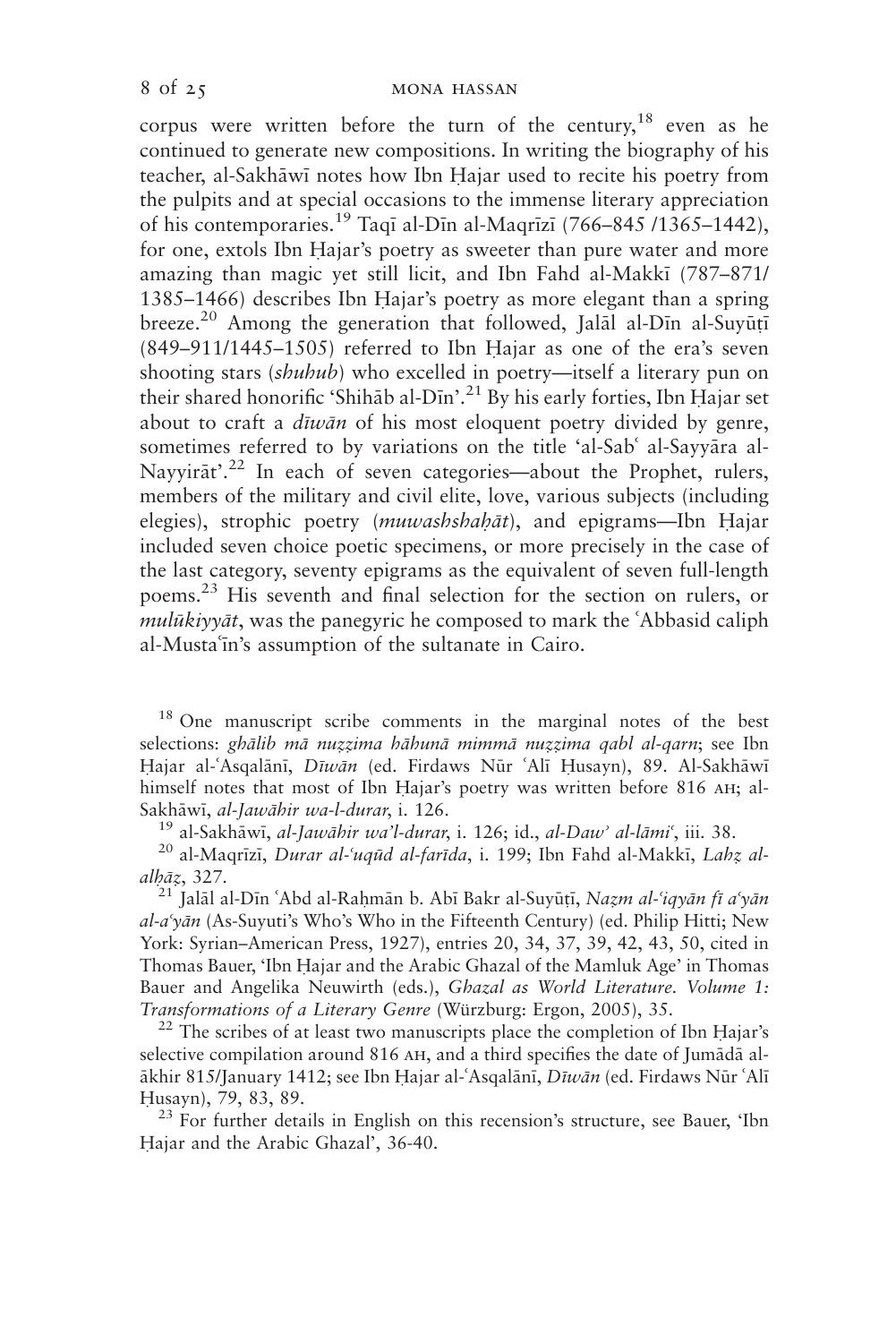### THE CAIRENE 'ABBASID AL-MUSTA'IN

Ibn Hajar was 34 when the 'Abbasid Caliph al-Mutawakkil's son, al-'Abbās, assumed the caliphate in Cairo at the beginning of Sha'bān a few days after the death of his father on 27 Rajab 808/ 18 January 1406. The new caliph had been personally named after his ancestor al-'Abbas b. 'Abd al-Muttalib, who was the Prophet's uncle and namesake of the 'Abbasid dynasty. He was the only one of the caliphs to bear al-'Abbas' given name—and he likewise shared his  $\frac{k u}{v}$  Abu l-Fadl. Following dynastic protocols for caliphs in Cairo, al-'Abbās also adopted the regnal name al-Musta<sup>c</sup>in Billāh, indicating his reliance on God and his ancestral heritage. This regnal title harkened back to the twelfth 'Abbasid caliph of Baghdad, al-Musta'in who reigned from 248/862 to 252/866, and it was first bestowed upon al-'Abbas when he was designated his father's caliphal successor around the year 800/1398. The renowned Shihab al-Din Ahmad al-Qalqashandi (756–821/1355–1418) wrote out the lengthy document of designation (*ahd*) on al-Mutawakkil's behalf, utilizing an earlier chancery document designating al-Mustakfi's successor in the eighth/fourteenth century as a model. Both sets of official documents frame the designation of a caliphal successor through the praise of God, following what had become Egyptian chancery practice under the Mamluk Sultanate.<sup>24</sup>

Yet al-Qalqashandi expands beyond the earlier Cairene 'Abbasid chancery model to elaborate upon the virtuous merits of the 'Abbasids in general, and of al-Mutawakkil and al-Musta'in in particular, and ensure the prospect of a smooth caliphal transition from father to son. The specific points of gratitude to God have multiplied from one to several. To recapitulate them in truncated form: firstly, praise is due to God for preserving the Islamic system of governance, elevating the household of the caliphate, and arranging for the appointment of a leader *('agd alimāma al-mu'azzama*). Secondly, praise is due to God for placing leadership of the Muslim community among its most highly regarded and sagacious representatives. Thirdly, praise is due to God for comforting the Commander of the Faithful al-Mutawakkil with the best of heirs in his son al-Musta'in. Fourthly, praise is due to God for creating consensus around al-Mutawakkil's choice of a successor and filling people's hearts with love for al-Musta'in. Fifthly, praise is due to God for renewing the blessing upon the proverbial flock of believers by establishing leadership in the descendants of the chosen Prophet's uncle

<sup>24</sup> Shihāb al-Dīn Aḥmad al-Qalqashandī, Ma'āthir al-ināfa fī ma'ālim al-khilā fa (ed. 'Abd al-Sattār Ahmad Farrāj; Kuwait: Wizārat al-Irshād wa-l-Inbā', 1964), ii. 337–9.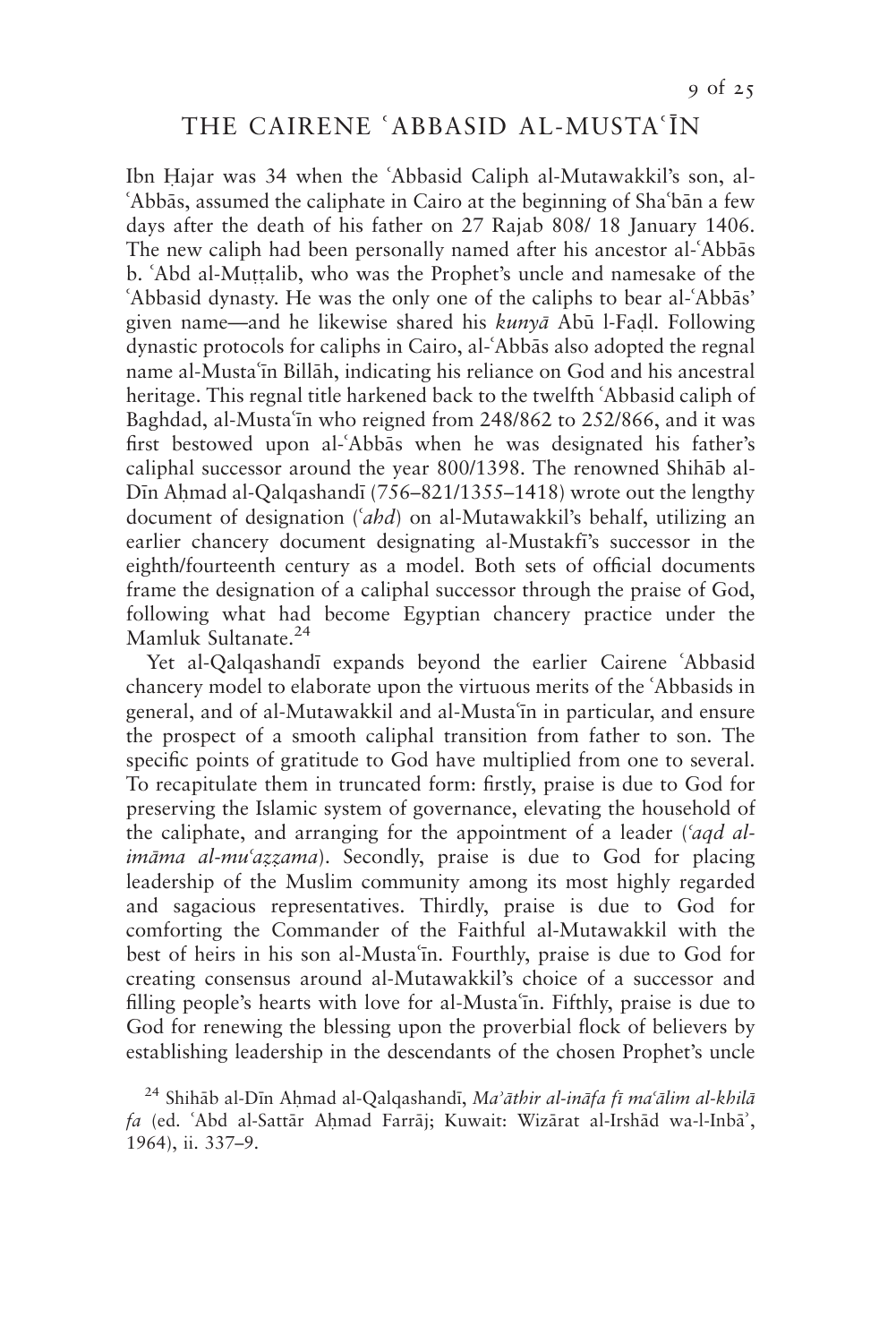#### 10 of 25 mona hassan

and engendering reverence in people's hearts for them. Sixthly, praise is due to God who has let creation rejoice with the existence of al-*Abbas* and elevated him through the act of caliphal designation. And lastly, praise is due to God for commanding obedience to those entrusted with authority  $(\bar{u}l\bar{u}l-amr)$  among the imams and obligated people to pledge their allegiance to an  $\lim_{m \to \infty}$  and follow him.<sup>25</sup> The entire passage is couched in the language of religious obligation, precedent, and reverence.

Likewise, speaking on al-Mutawakkil's behalf throughout the rest of the document, al-Qalqashand; interweaves references to the undeniably venerable status of the 'Abbasids and asserts the wisdom of al-Musta'in's designation as future caliph. For one, the 'Abbasids have inherited the caliphate one after another. Moreover, the Prophet Muhammad pronounced his uncle's nobility and reportedly assured al-'Abbas of his progeny's leadership. Turning to the task at hand, al-Qalqashand; elaborates how al-Mutawakkil, in his wisdom and foresight, follows the precedent of Abū Bakr in selecting a successor. And who better to assume that responsibility than his son al-'Abbas who fulfills all the stipulations and admirable traits of a caliph? Implicit in the document's carefully chosen phrasing, al-Mutawakkil is comparable to the Prophet Zachariah in praying for a worthy heir, thereby also rendering al-Musta'in comparable to the Prophet John (cf. Q. 19: 5–7). Furthermore, in crafting an overwhelming aura of approbation, the document explains how al-Mutawakkil's appointment of al-Musta'in stems from his kindly concern for the Muslim community—and it specifies that he undertook this course of action *after* consulting judges, scholars, amirs, viziers, relatives, sons, notables, and lay people who affirmed the soundness of this designation. Furthermore, al-Qalqshand; asserts, al-Mutawakkil prayed for God to help him form the best of decisions before finally proceeding with the designation of al-Musta'in as his caliphal successor. Al-Qalqashandī also records that al-Musta'in accepted this designation in the presence of the leading judges and scholars of his day. $^{26}$ 

The remaining portion of this official document, consisting of fatherly advice to the presumptive heir, also reveals how contemporaries like al-Qalqashand; among the scholarly and bureaucratic elite conceived of al-Musta'in's personal responsibilities as caliph. Here, too, the analogy is made to prophetic precedents—al-Mutawakkil issues his advice to elicit God's blessings the way that the prophets Abraham and Jacob advised their sons who also assumed divinely sanctioned missions from God (Q. 2: 132). The overwhelming emphasis is on personal piety that ultimately benefits al-Musta'in as well as those under his pastoral care.

 $^{25}$  Ibid, ii. 340–2.<br><sup>26</sup> Ibid, ii. 343–9.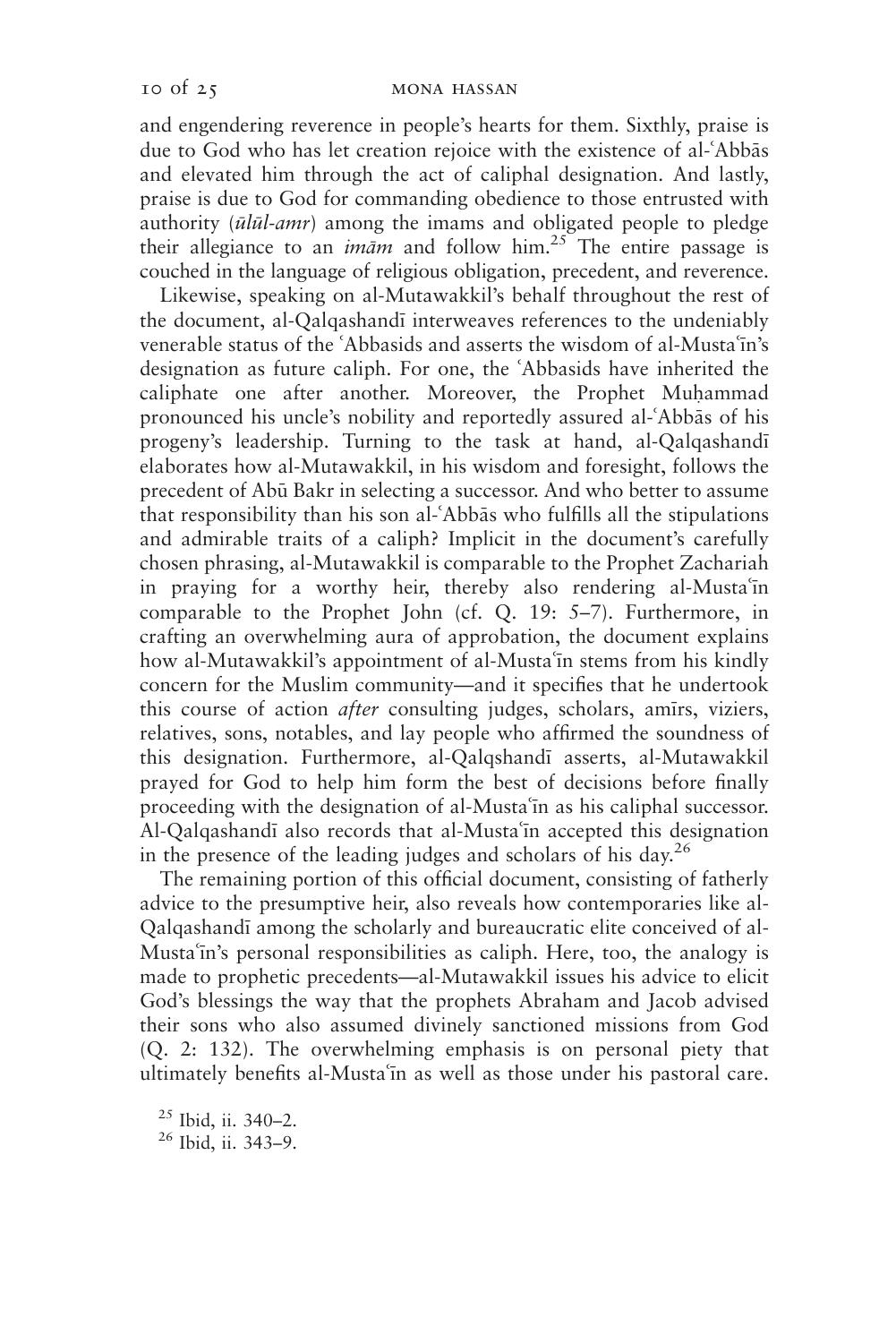Therefore, al-Musta'in should be mindful of God in all his actions to be saved and prompt divine assistance, while he should also seek refuge in the truth in order to assure his success. He should hold fast to the Book of God and follow sound, upright methodology, along the straight path, through emulating God's prophet, Muhammad. He should attend to the affairs of the country and his proverbial flock to the best of his abilities as well as select his associates wisely. Additionally, al-Musta'in should extend the rights of familial relations to the direct descendants of the Prophet Muhammad; all acts of nobility and generosity toward them are a reflection of one's regard for their forebear. And he should closely adhere to the way of his righteous predecessors among the caliphs, specifically the first few Rightly Guided Caliphs, in aiming to achieve the greater good. Thus, al-Musta'in should strive to establish justice in his reign as caliph and seek to earn the commendation and protection of God on the Day of Judgment. In short, al-Musta'in should conduct all matters with pure sincerity toward God combined with awareness of his accountability. As the future  $im\bar{a}m$ , al-Musta $\bar{m}$  will bear greater responsibility for his individual actions—his potential rewards will be multiplied for the good that he achieves or, alternatively, his potential punishments will be multiplied for the evil precedents he may establish. Humility and obedience to God, as the document avers, should guide al-Musta'in's actions and attitude as caliph.<sup>27</sup>

At the time that al-Qalqashand; crafted this official document of succession, he had no way of predicting that, in roughly fifteen years, al-Musta'in, as 'Abbasid caliph, would also assume the position of sultan. As it happened, al-Musta<sup>'</sup>in was unwillingly swept up in a rebellion against the Mamluk sultan al-Nāsir Faraj (791–815/1389–1412) in 815/1412. Unable to achieve victory on their own or to convince the caliph to join their cause, the rebellion's two Mamluk leaders Shaykh al-Mahmūdī (d. 824/1421) and Nawrūz al-Hāfizī (d. 817/1414) resorted to a ruse. They had the caliph's half-brother publicly declare al-Musta'in's support for the revolt—thereby presenting the reluctant caliph with a *fait accompli*. As he joined their side of the dispute, al-Musta'in was elevated as a contender for the sultanate to avert competition between the two Mamluk leaders as well as to raise morale and garner broader support. Upon their ultimate victory, al-Musta'in assumed the office of sultan in Damascus on Monday, 27 Muharram 815/9 May 1412 and after reaching Cairo on Tuesday, 2 Rabi al-Ākhir 815/ 12 July 1412 took up his royal residence in Saladin's Citadel. For the first time since the bygone era of the early 'Abbasids, al-Musta'in served as both caliph and sultan—combining the legitimizing authority and executive

 $27$  Ibid, ii. 350–2.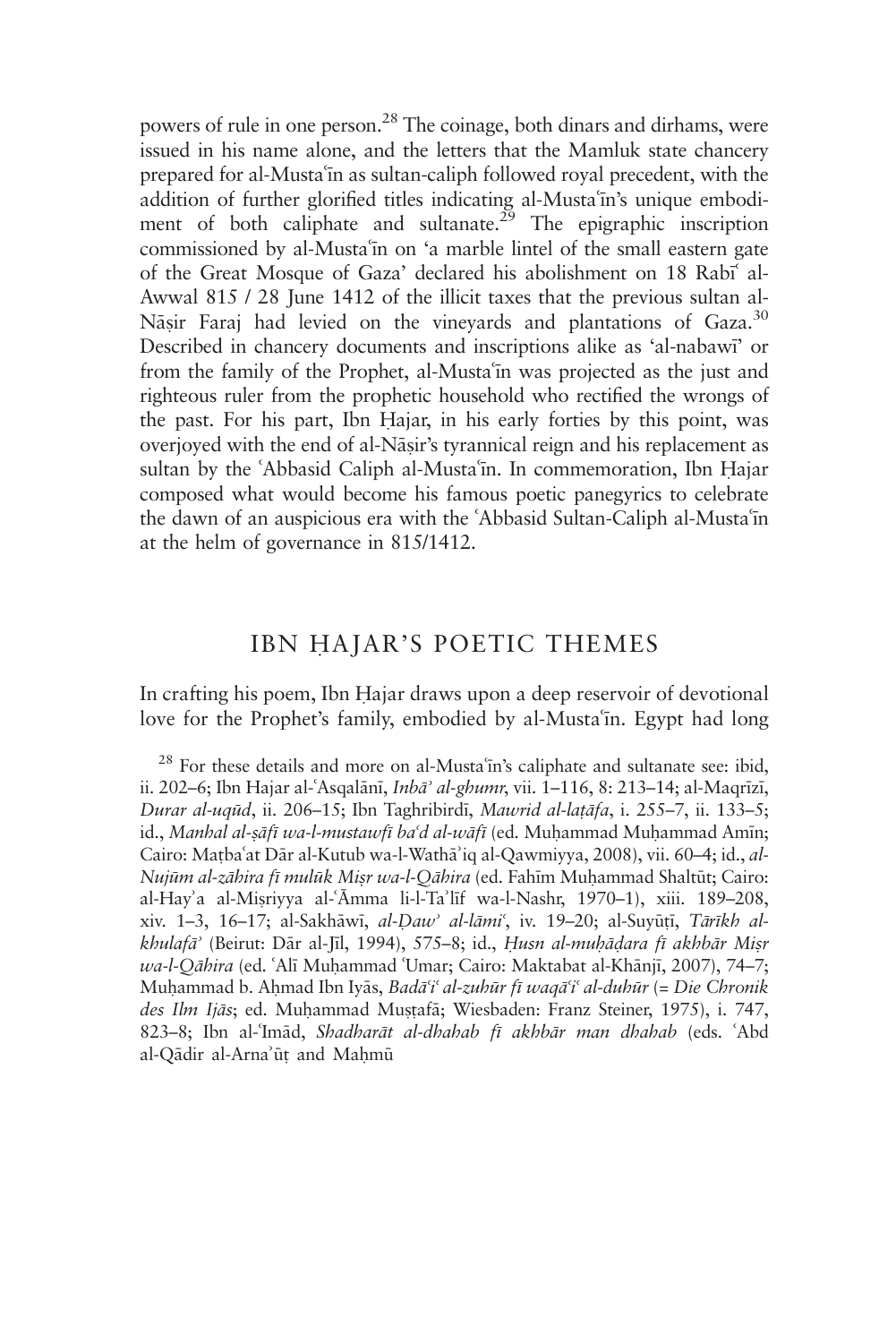# POETIC MEMORIES OF THE PROPHET'S FAMILY: IBN HAJAR AL-'ASOALĀNĪ'S PANEGYRICS FOR THE 'ABBASID SULTAN-CALIPH OF CAIRO AL-MUSTA'IN

#### **MONA HASSAN** Duke University

The mosque of Ibn Hajar lies nestled mid-way along the street of Bayn al-Sayārij inside the old city walls of Cairo (Figure 1). Local residents, beholding this modern structure standing on the street that was once known for its sesame oil refineries or *sayarij* (sing., *sirja*), like to think that perhaps the original mosque was sponsored by Ibn Hajar al-'Asgalānī (773-852/1372-1449) long ago-centuries before it was rebuilt in 1398/1978. After all, his student, the famous historian Shams al-Din al-Sakhāwī (830-902/1427-97), lived nearby in this dense urban core that constituted Egypt's seat of power during the late Mamluk era. Recalling Ibn Hajar's own historical contributions as a renowned traditionist, residents of Bayn al-Sayarij fondly call the mosque Gāmi<sup>c</sup> Abū Hagar, according to local idiom and pronunciation.<sup>1</sup> Yet the memories of Ibn Hajar al-'Asgalani and other late Mamluk-era scholars resonate far beyond the old city streets of Cairo, drenched in history. Ibn Hajar is primarily known for his seminal scholarship in the field of prophetic traditions or *hadith* studies. However, he was also an accomplished poet. In fact, as this article reveals, one of the poems that Ibn Hajar included in his carefully crafted collection from the ninth/ fifteenth century struck a deep chord of Muslim memories surrounding a restored Islamic caliphate. Far from the image of complete apathy to the Cairene 'Abbasids that has long been conventional wisdom about Mamluk Egypt and Syria, Ibn Hajar's panegyric for al-Musta'in  $(r. 808-16/1406-14)$  lauded the caliph's assumption of the sultanate as a restoration of legitimate rule to the blessed family of the Prophet. And although al-Musta'in's combined reign as sultan and caliph was shortlived, Ibn Hajar's commemoration of it became a famous piece of

 $<sup>1</sup>$  Fieldwork, July 2016.</sup>

The Author (2017). Published by Oxford University Press on behalf of the Oxford Centre for Islamic Studies. All rights reserved. For Permissions, please email: journals.permissions@oup.com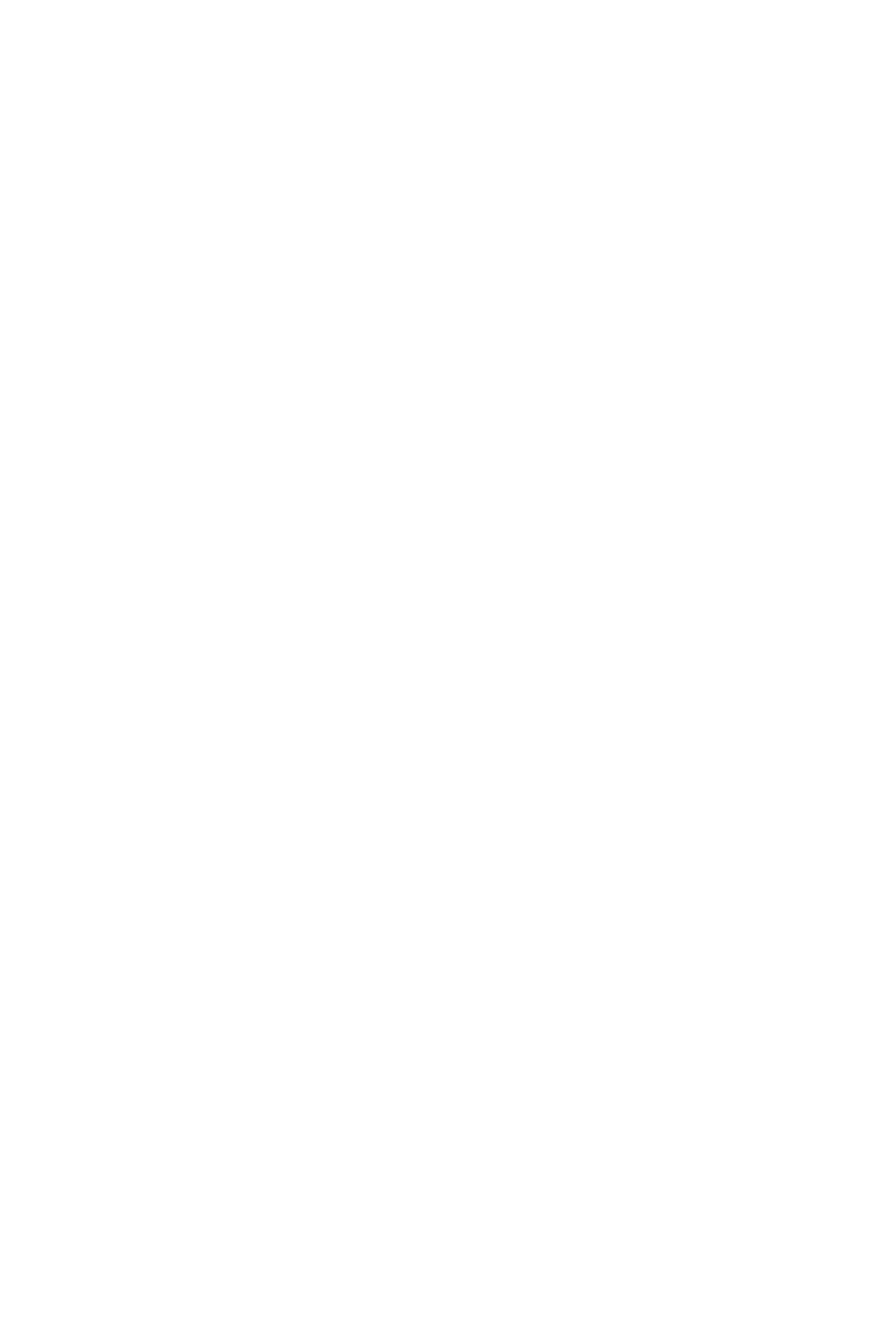legal tradition acknowledging the actual head of state's duties and responsibilities in lieu of the 'Abbasid caliph.<sup>49</sup>

### ARABIC POEM

١ الملك أصبح ثابت الأساسبالمستعين العادل العبّاسِ<br>لمحلّها من بعد طول نناس ٢ رجعت مكانة آل عمّ المصطفى<br>٣ ثاني ر بيع الآخر الميمون في ٣ ثاني ربيع الآخر الميمون فييوم الثّلاثا حفّ بالأعراس ٤ بقدوم مهدي الأنام أمينهممأمون عيب طاهر الأنفاسِ<br>من قاصد متردّد في الياس ٥ ذو البيت طاف به ال ّرجاء فهل ترى ِ من قاصد مترّدد في الياس ٦ فرع نما من هاشم في روضة زاكي المنابت طنّيب الأغرا.<br>٧ بالمرتضـي والمحبّنبي والمشتري للحمد والحالبي به والكاسي بالمرتضى والمجتبى والمشتري ٨ من أسرة أسروا الخطوب و طّهروا ِ مّما بغيرهم من الأدناس أسْدٌ إذا حضر وا الوغى وإذا خلوا ١٠ مثل الكواكب نوره ما بينهم ِ كالبدر أشرق في دجى الأغلاس ١١ وبكفّه عند العلامة أية ِ قلم يضيئ إضاءة المقباس ١٢ فلبشره للوافدين بباسم ِ يدعى وللإجلال بالعّباس ١٣ فالحمد المعّز لدينه ِ من بعد ما قد كان في إبلاس ١٤ بالسّادة الأمراء أركان العلا من بين مدرك ثأره و مواسي في مو<br>١٥ نهضوا بأعباء المناقب وارتقوا في منصب العليا الأشعّ الراسي ١٥ ٪ نهضوا بأعباء المناقب وارتقوا ١٦ تركوا العدى صرعى بمعترك الرّدى فا للّه يحرسهم من الوسواسِ<br>١٧ وامامهم بحلاله متقدّم ١٧ وإمامهم بجلاله متقّدمتقديم بسم الله في القرطاس ١٨ لولا نظام الملك في تدبيره ِ لم يستقم في الملك حال الناس ١٩ كم من أمير قبله خطب العلا ِ و بجهده رجعته بالإفلاس تى إذا جاء المعالي كفؤها خضعت له من بعد فرط شما ِس ٢٠ حتَّى إذا جاء المعالى كفؤها ٢١ طاعت له أيدي الملوك وأذعنتمن نيل مصرَ أصابع المقياسِ<br>من سائر الأنواع والأجناس ٢٢ وأزال ظلماً عمّ كلّ معقم ٢٣ فهو الذي قد رّد عّنا البؤس فيدهر به لولاه كلّ الباس

<sup>49</sup> Ibn Hajar al-ʿAsqalānī, *Inbā<sup>,</sup> al-ghumr*, viii. 213; al-Sakhāwī, *al-Jawāhir wa-l*durar, ii. 600; Mubārak, al-Khitat, vi. 38. Ibn Hajar assumed the official position of mufti at Dār al-'Adl in 811/1408 and held it until his death; for additional context, see Aftab Ahmad Rahmani, The Life and Works of Ibn Hajar al-Asgalani (Dhaka: Islamic Foundation Bangladesh, 2000), 87–8, and Anne Broadbridge, 'Academic Rivalry and the Patronage System in Fifteenth-Century Egypt: al-'Aynī, al-Maqrīzī, and Ibn Hajar al-'Asqalānī', Mamlūk Studies Review, 3 (1999), 85–107, at 90–1. On al-Juwayni's seminal legal precedent regarding the head of state as *imām*, see Hassan, Longing for the Lost Caliphate, 101–11, 118, 120.